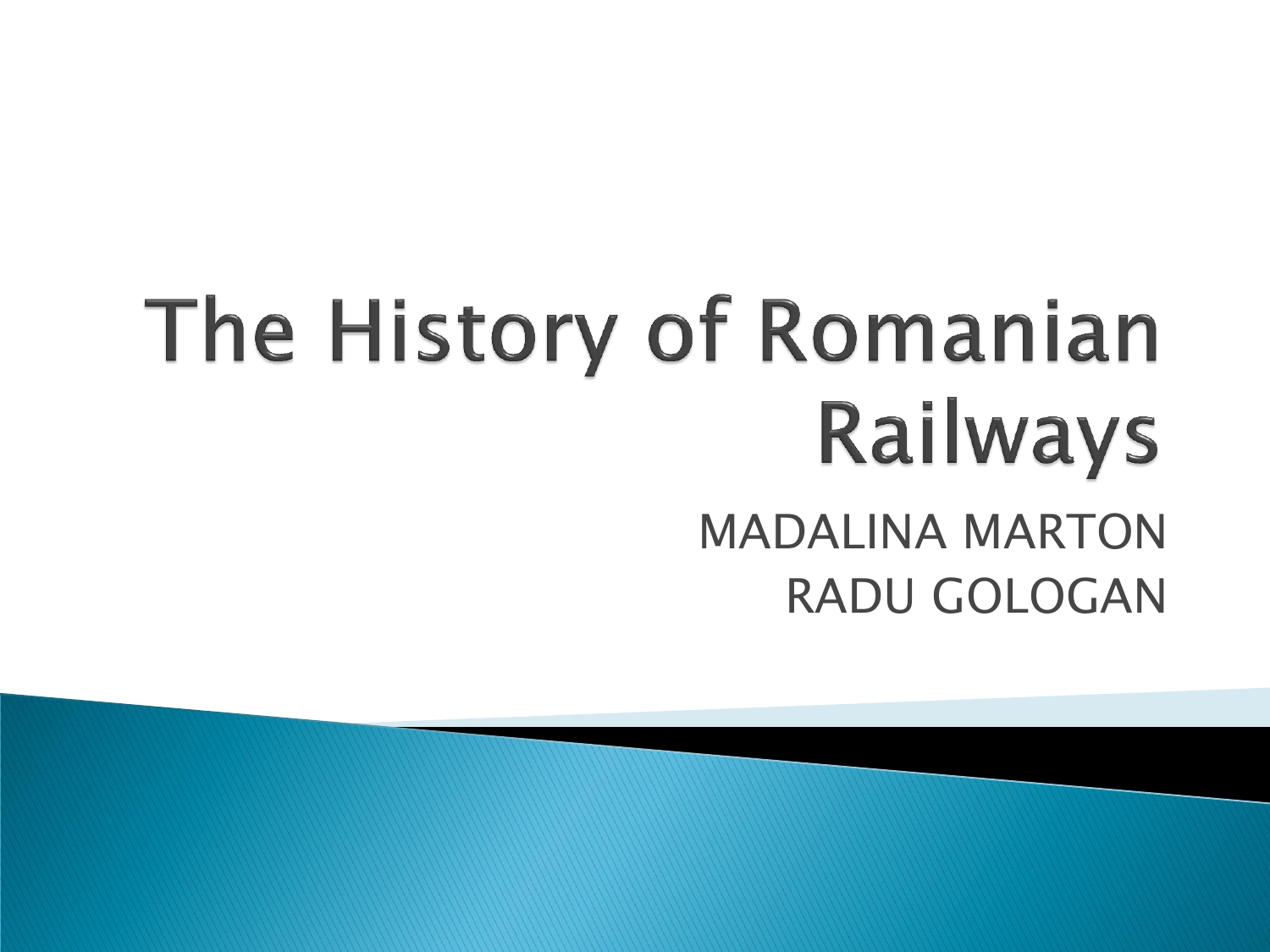Romanian Railways is the official designation of the state railway carrier of Romania. The network is significantly interconnected with other European railway networks. CFR as an entity has been operating since 1880, even though the first railway on current Romanian territory was opened in 1854.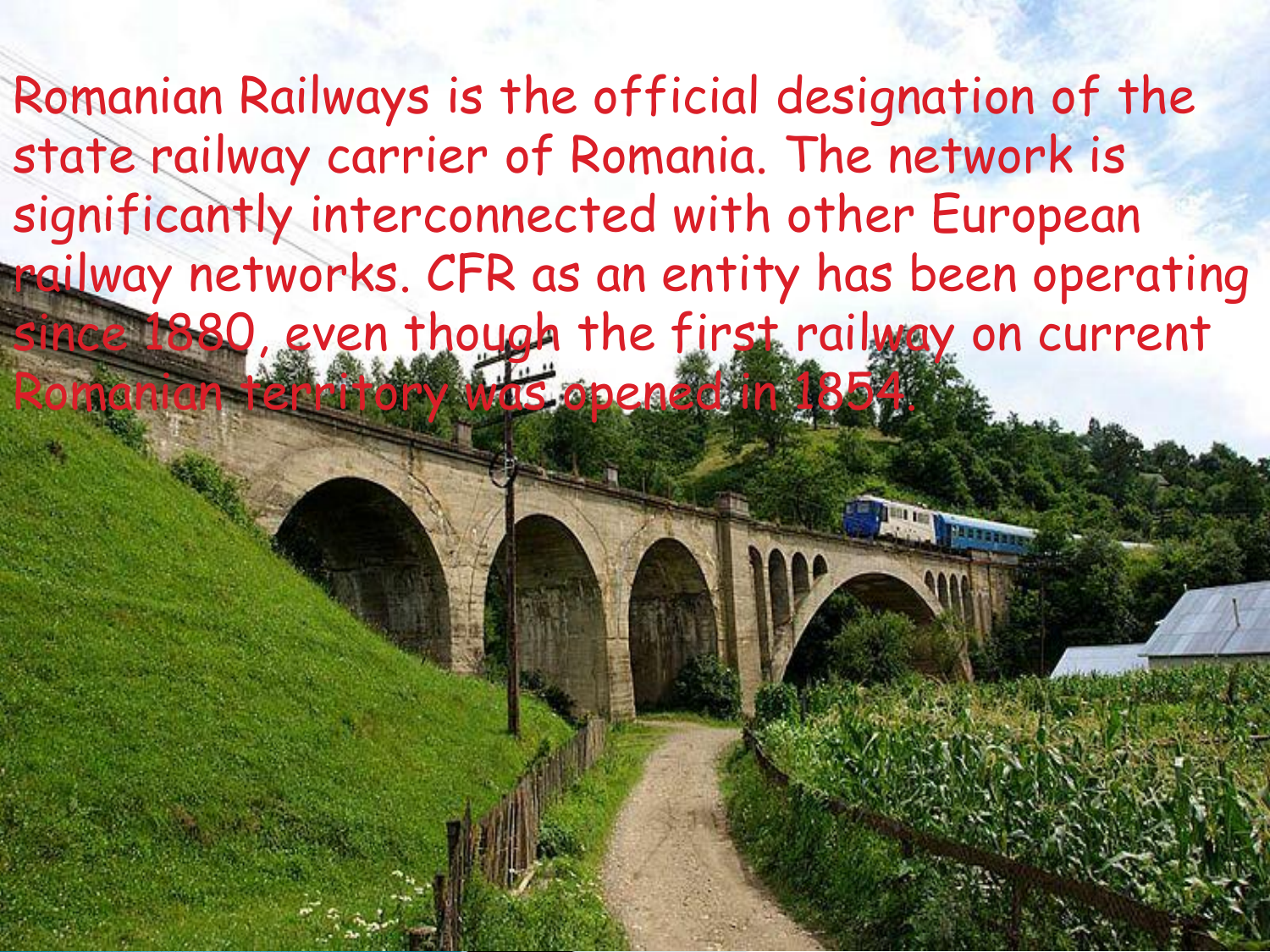CFR is divided into four autonomous companies: •*CFR Passengers*, responsible for passenger services; •*CFR Goods*, responsible for freight transport; •*CFR Infrastructure*, manages the infrastructure on the Romanian railway network; •*Railway tourist company*, which manages scenic and

touristic railways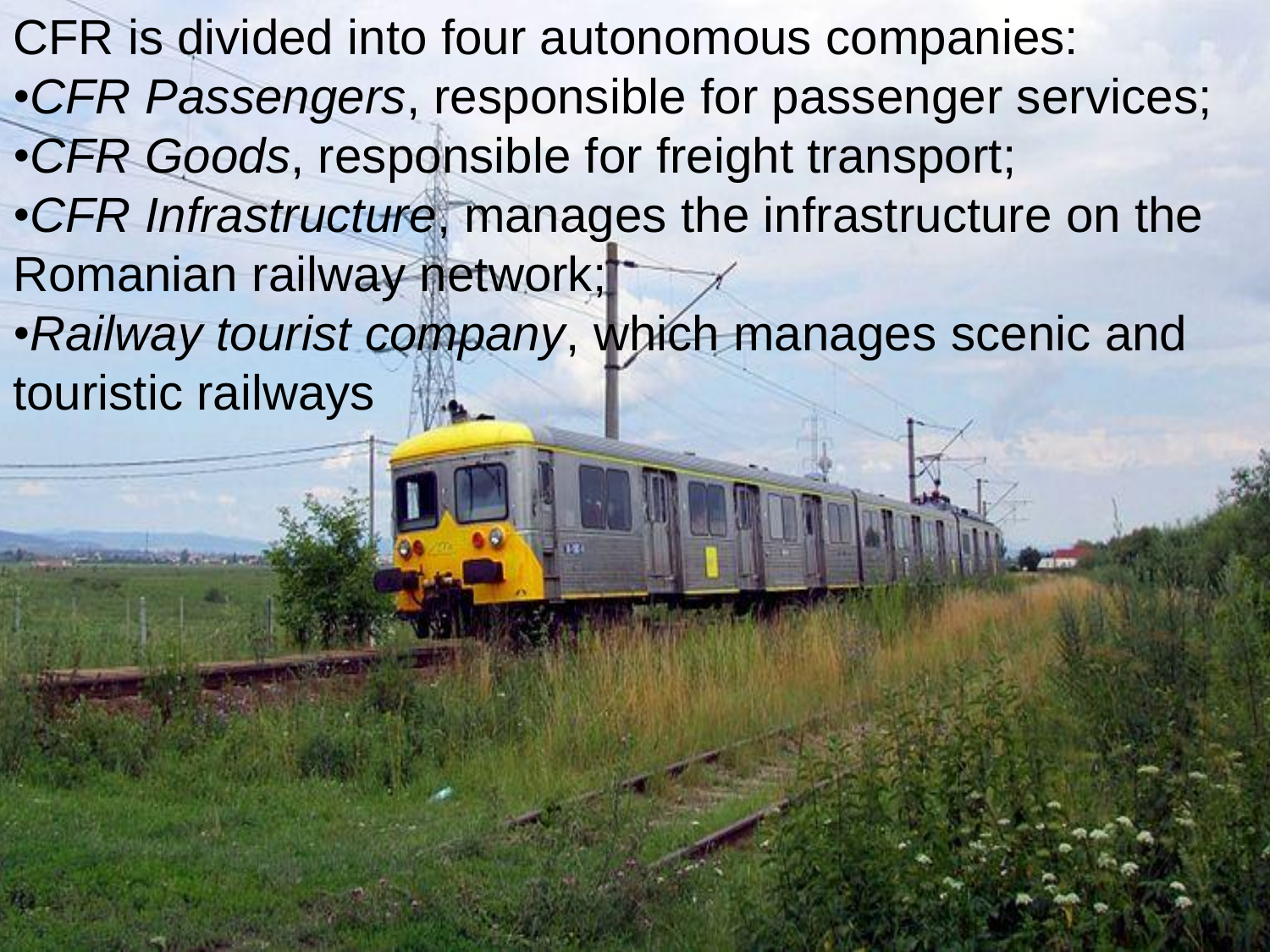The first railway line on Romania's present-day territory was opened on 20 August 1854. The line, which had a length of 62.5 km, was used solely for the transportation of coal. After several improvements, the line was opened to passenger traffic from 1 November 1856. Between 1864 and 1880, several railways were constructed and On 1 September 1865, the English company John Trevor-Barkley began construction on the Bucharest–Giurgiu line. Commissioned by the King of Romania, the line was opened traffic on 26 August 1869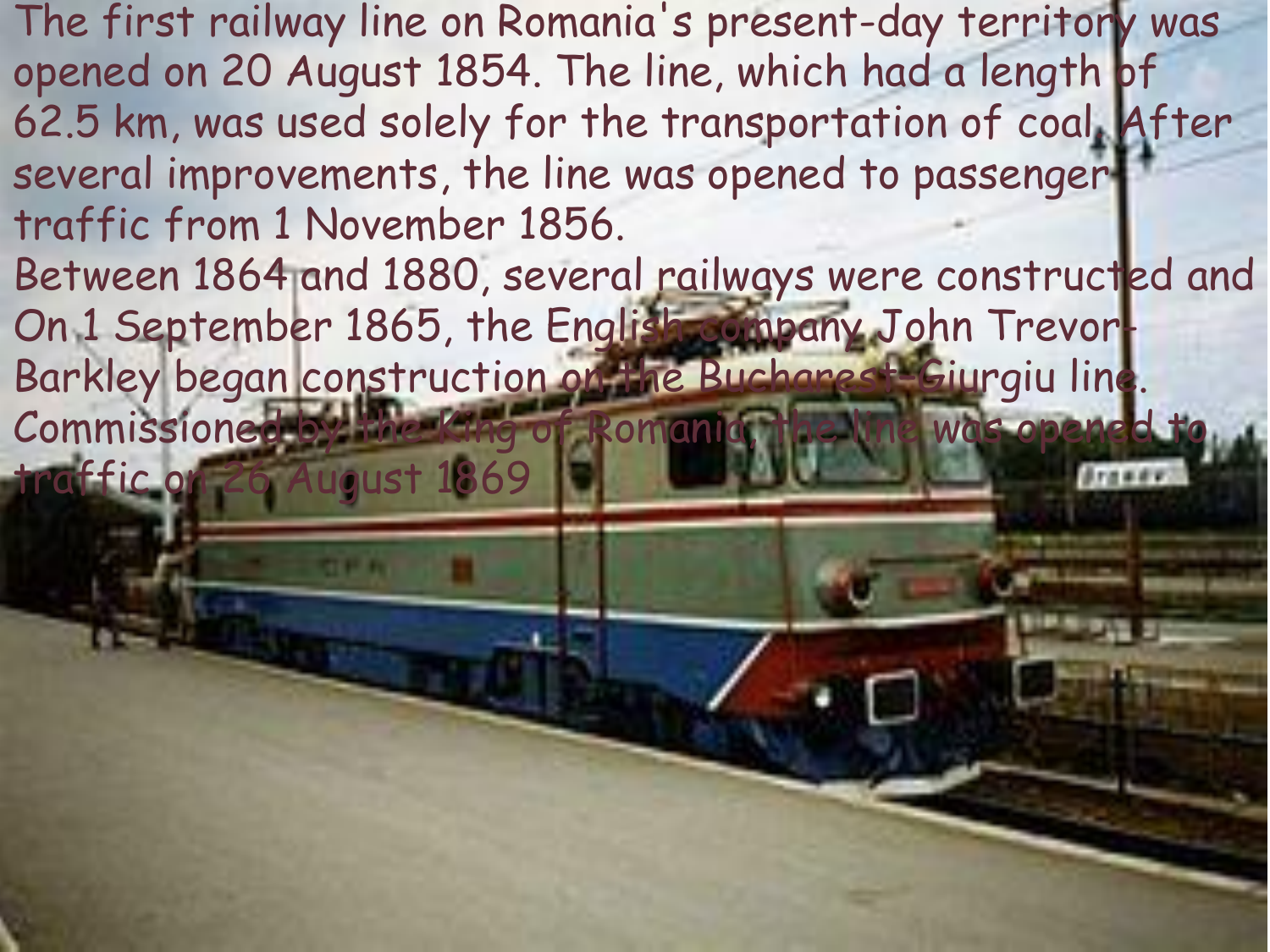**Regio trains**, also known as commuter trains , are the most abundant type of train on the CFR passenger network. They are used for two main purposes, as shuttle, or commuter, trains, linking towns with neighboring villages, and linking neighboring cities with each other. Personal trains have a reputation for being very slow, crowded and generally unkempt which is only gradually changing. Regio trains operate mostly on local routes and stop at every station. Train fares for this type are the cheapest, parel Ssince no supplement is paid, only the base fee, based on **Odistano** 31 53 7957 211-0  $\sqrt{42°30}$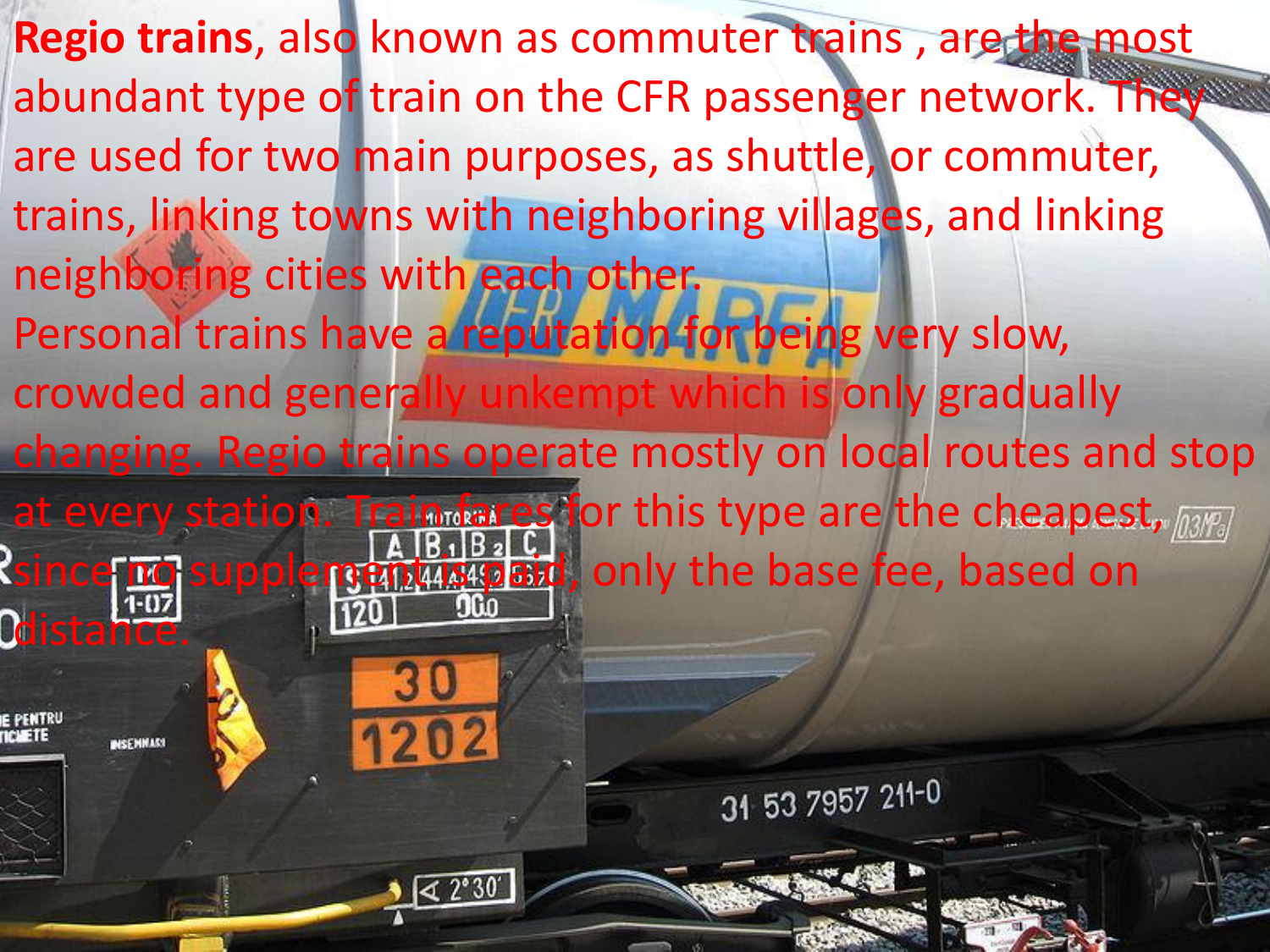CFR steam engine 230-039 exhibited in Sinaia railway [station. The 230 series were steam engines used for](http://en.wikipedia.org/wiki/File:Sinaia_steam_engine_230039.jpg)  passenger train service.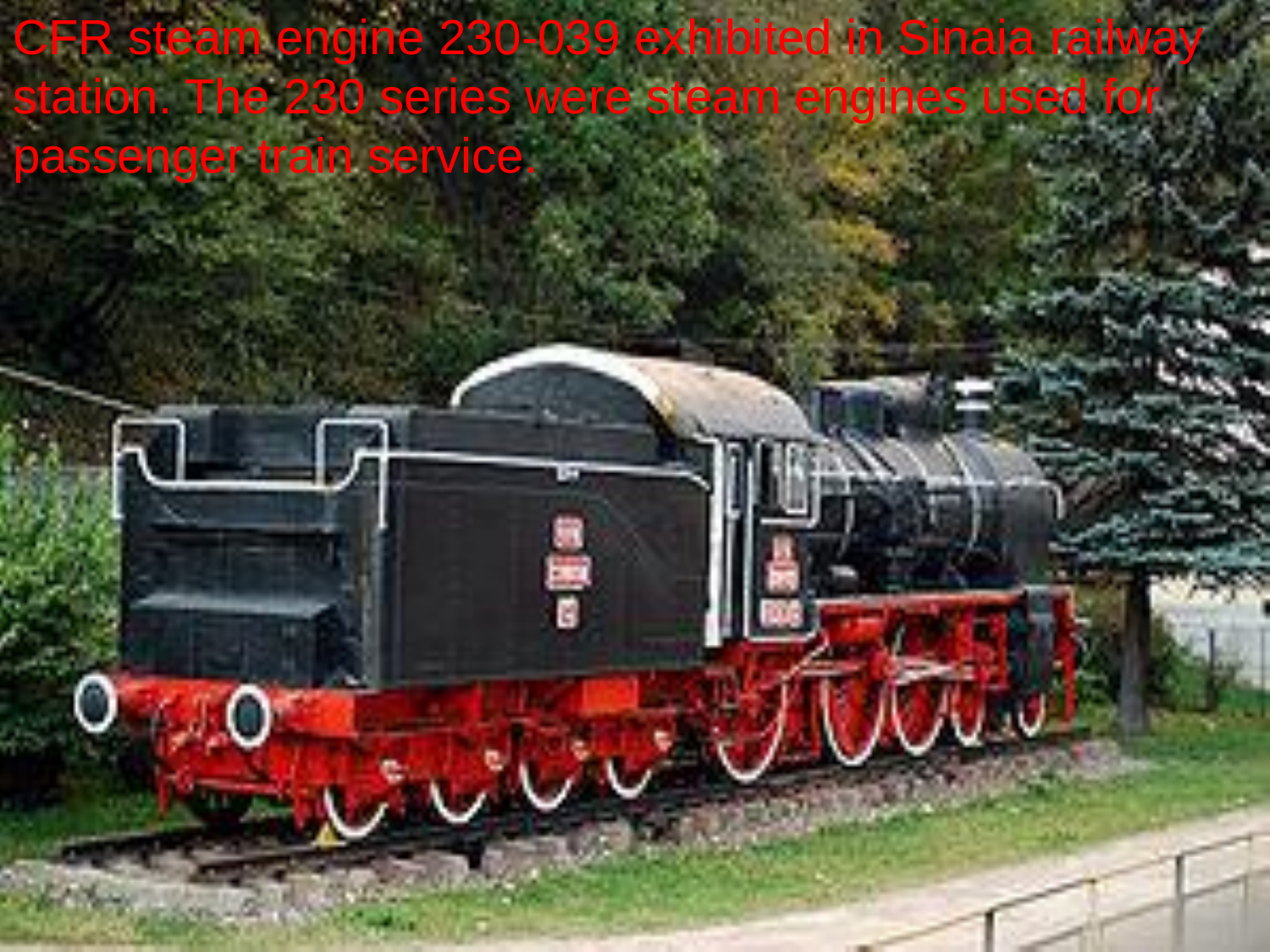#### CFR Class 96 (Siemens's Desiro) train at Bucharest **North Station**

**THE BE**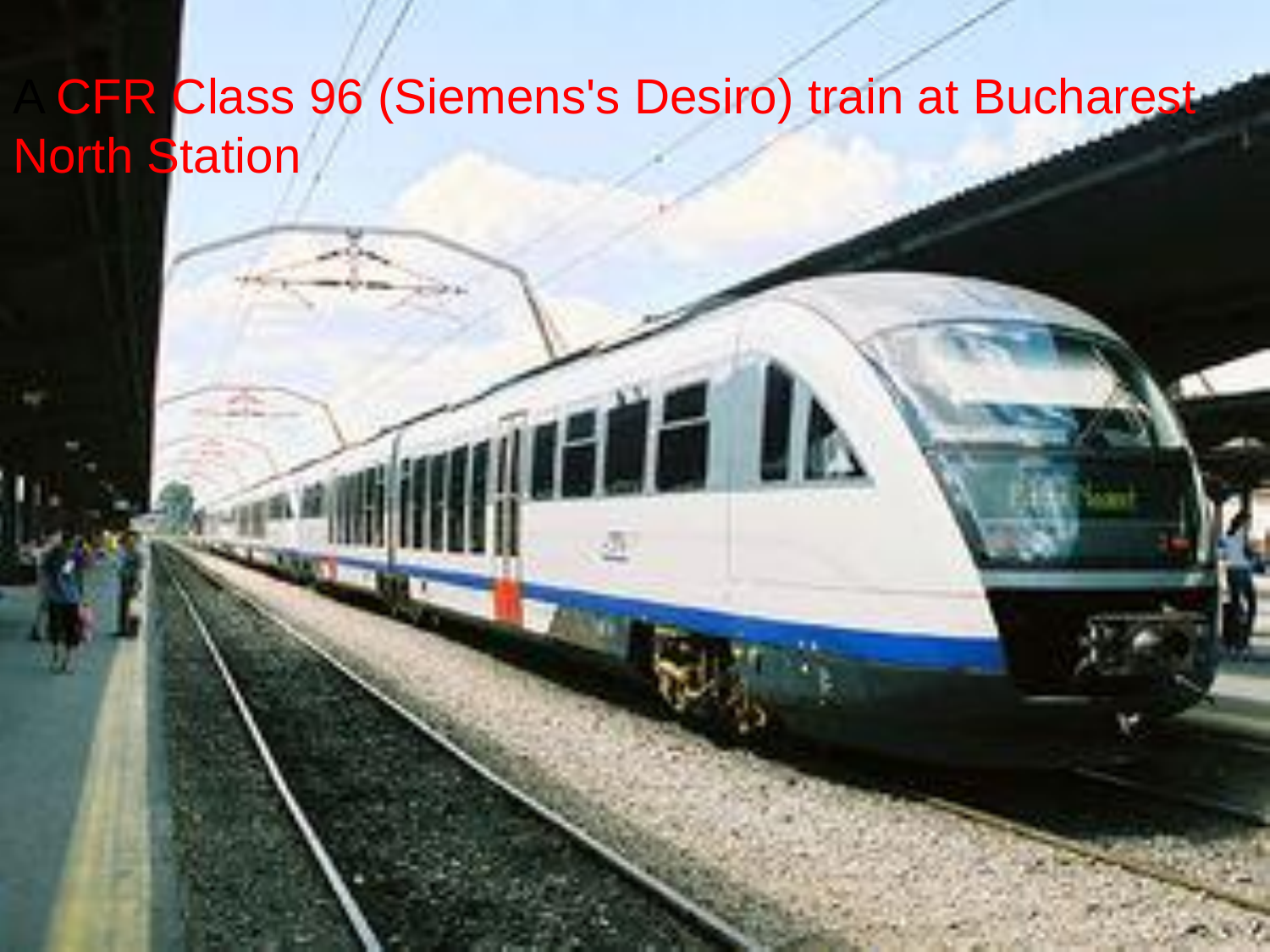### [Train in Bucharest North Station \(2010\)](http://en.wikipedia.org/wiki/File:BucN-004.jpg)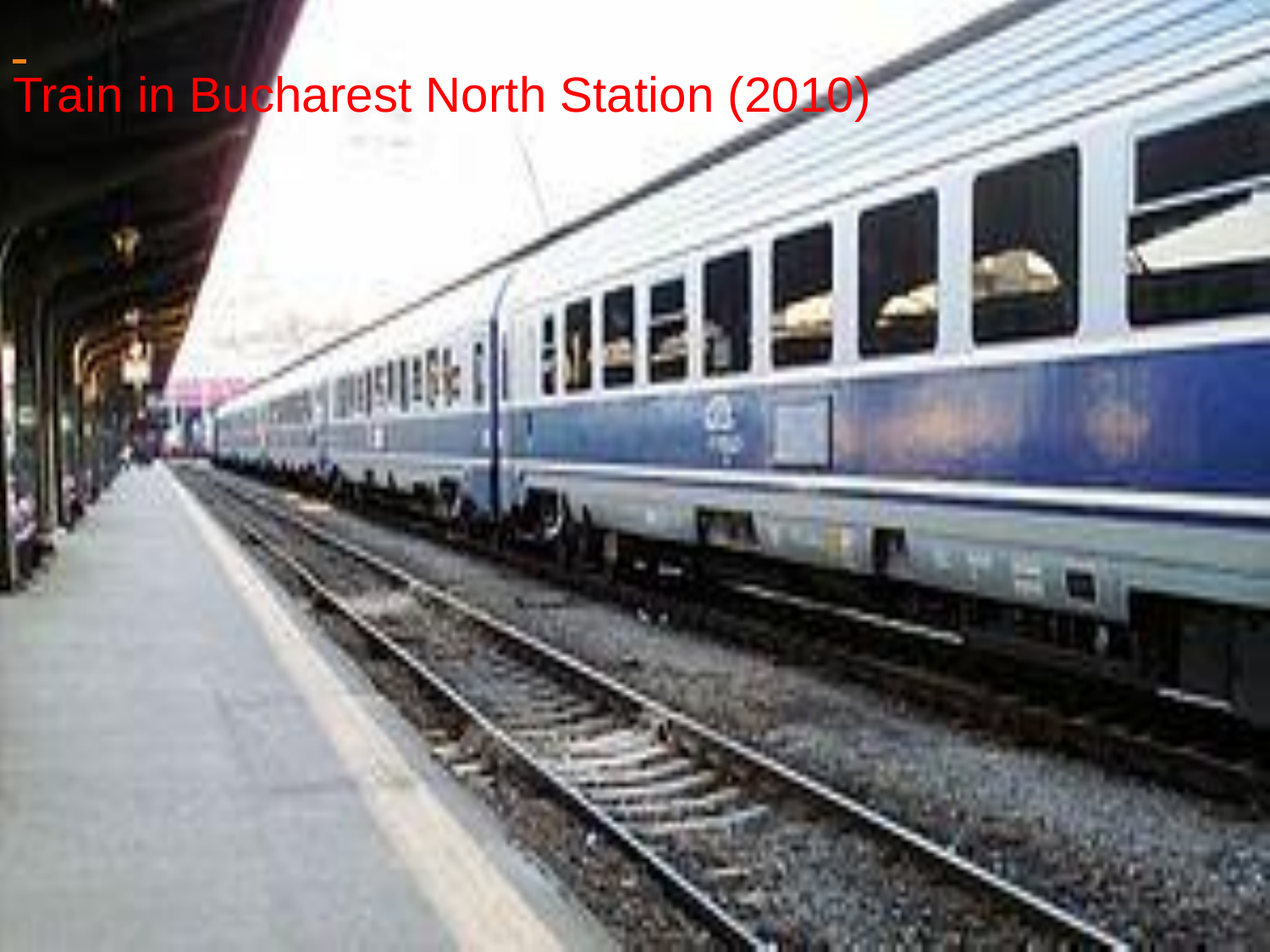## [Interior car from regional trains](http://en.wikipedia.org/wiki/File:Cars_from_regional.jpeg)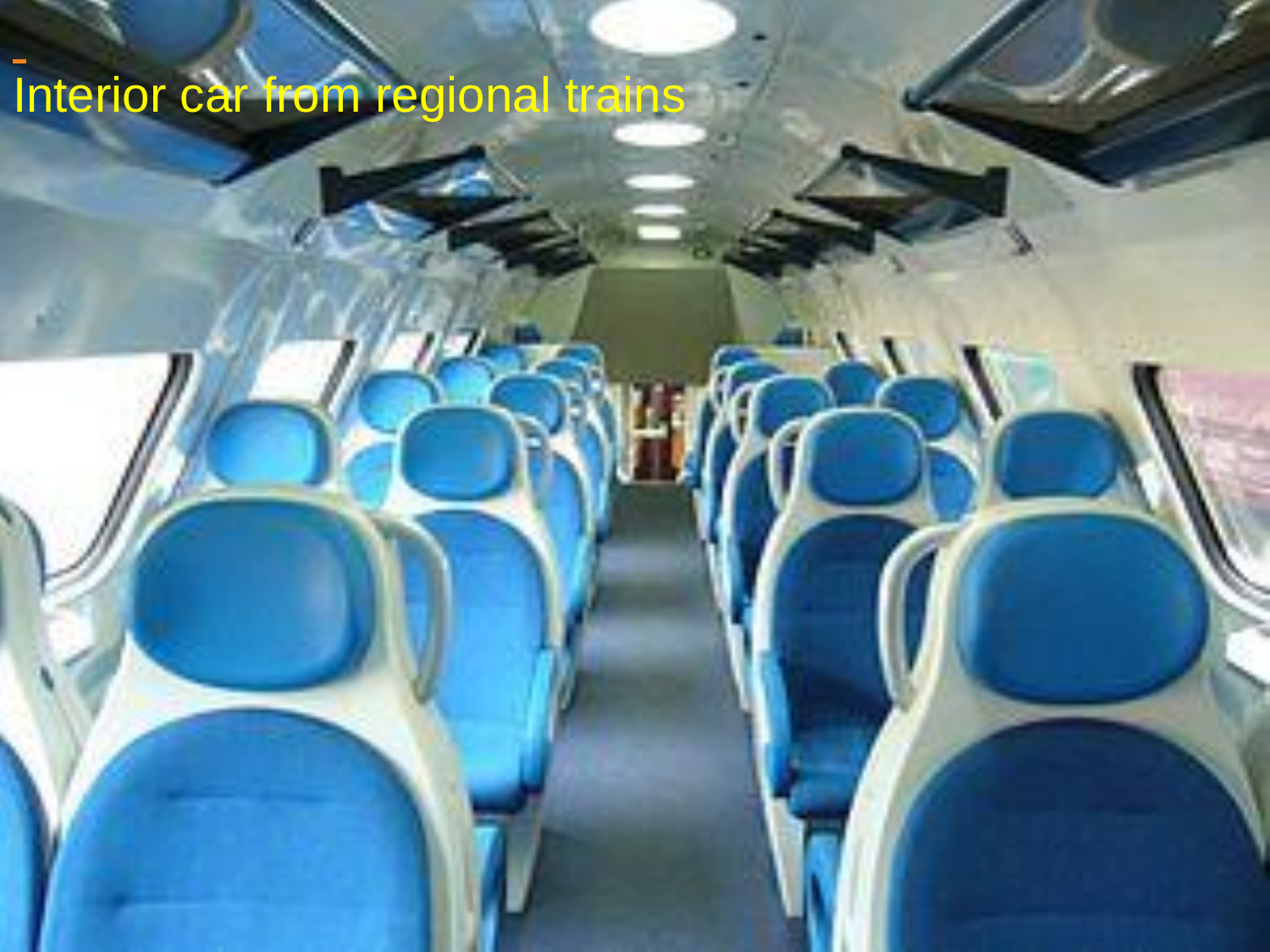'ceferist") helping a passenger at Gara de ACFR conductor ("cef

 $\frac{1}{2}$ 

3100

**TER** 

r<br>F

 $\boxed{\frac{1}{n+1}}$ 

o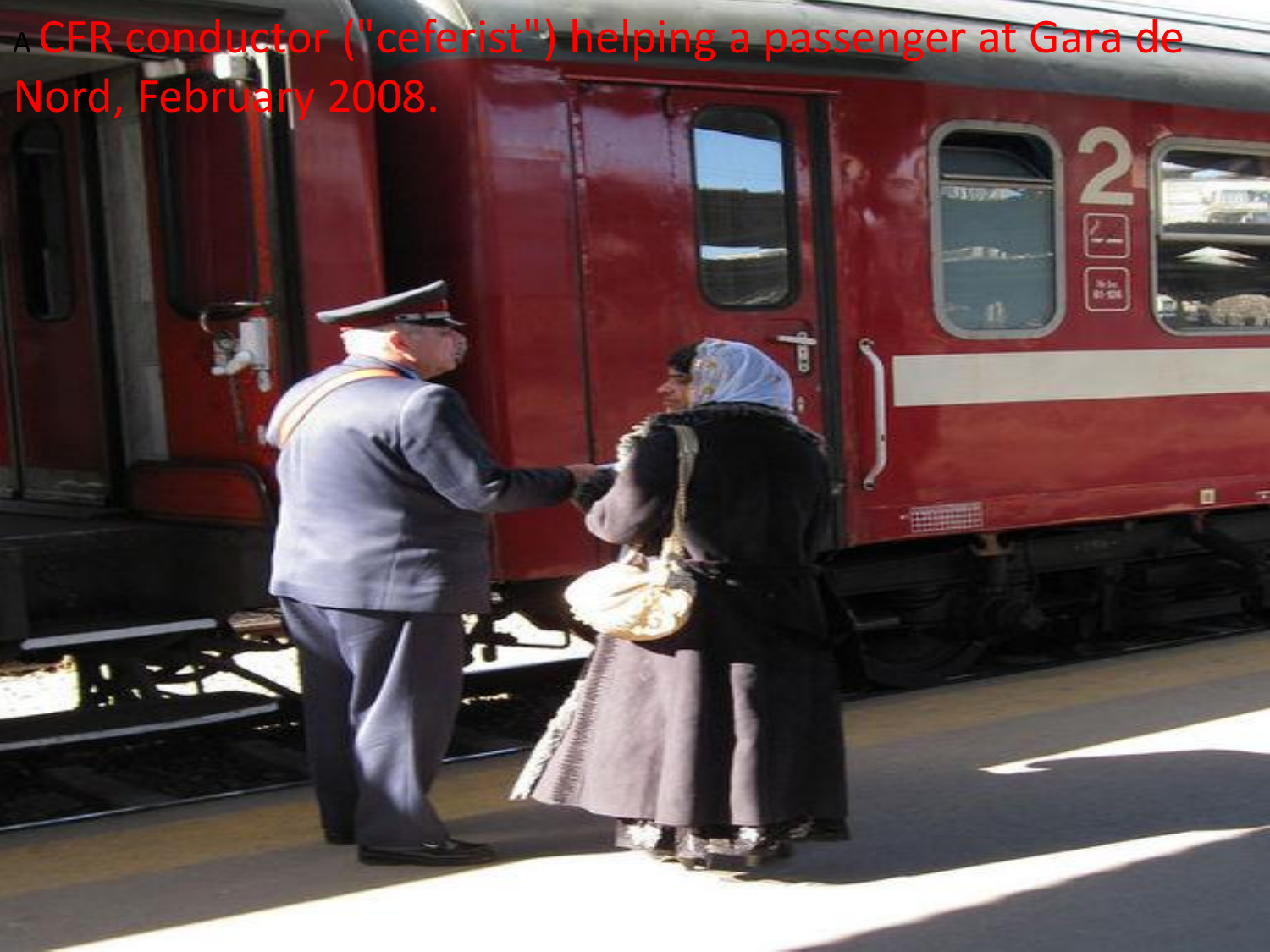The interior of a modernised coach using for Interegio trains in 2011